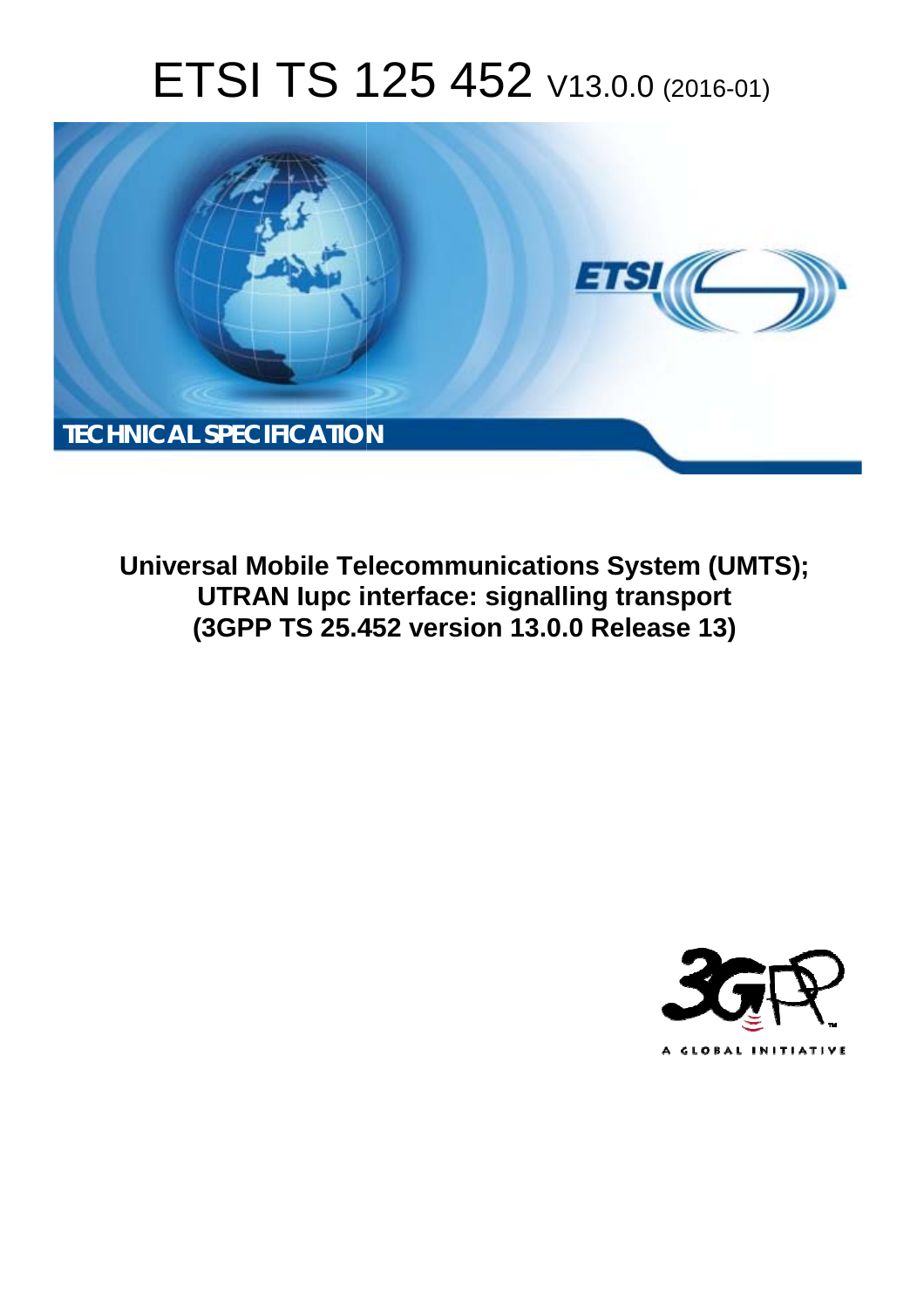Reference RTS/TSGR-0325452vd00

> Keywords UMTS

#### *ETSI*

#### 650 Route des Lucioles F-06921 Sophia Antipolis Cedex - FRANCE

Tel.: +33 4 92 94 42 00 Fax: +33 4 93 65 47 16

Siret N° 348 623 562 00017 - NAF 742 C Association à but non lucratif enregistrée à la Sous-Préfecture de Grasse (06) N° 7803/88

#### *Important notice*

The present document can be downloaded from: <http://www.etsi.org/standards-search>

The present document may be made available in electronic versions and/or in print. The content of any electronic and/or print versions of the present document shall not be modified without the prior written authorization of ETSI. In case of any existing or perceived difference in contents between such versions and/or in print, the only prevailing document is the print of the Portable Document Format (PDF) version kept on a specific network drive within ETSI Secretariat.

Users of the present document should be aware that the document may be subject to revision or change of status. Information on the current status of this and other ETSI documents is available at <http://portal.etsi.org/tb/status/status.asp>

If you find errors in the present document, please send your comment to one of the following services: <https://portal.etsi.org/People/CommiteeSupportStaff.aspx>

#### *Copyright Notification*

No part may be reproduced or utilized in any form or by any means, electronic or mechanical, including photocopying and microfilm except as authorized by written permission of ETSI.

The content of the PDF version shall not be modified without the written authorization of ETSI. The copyright and the foregoing restriction extend to reproduction in all media.

> © European Telecommunications Standards Institute 2016. All rights reserved.

**DECT**TM, **PLUGTESTS**TM, **UMTS**TM and the ETSI logo are Trade Marks of ETSI registered for the benefit of its Members. **3GPP**TM and **LTE**™ are Trade Marks of ETSI registered for the benefit of its Members and of the 3GPP Organizational Partners.

**GSM**® and the GSM logo are Trade Marks registered and owned by the GSM Association.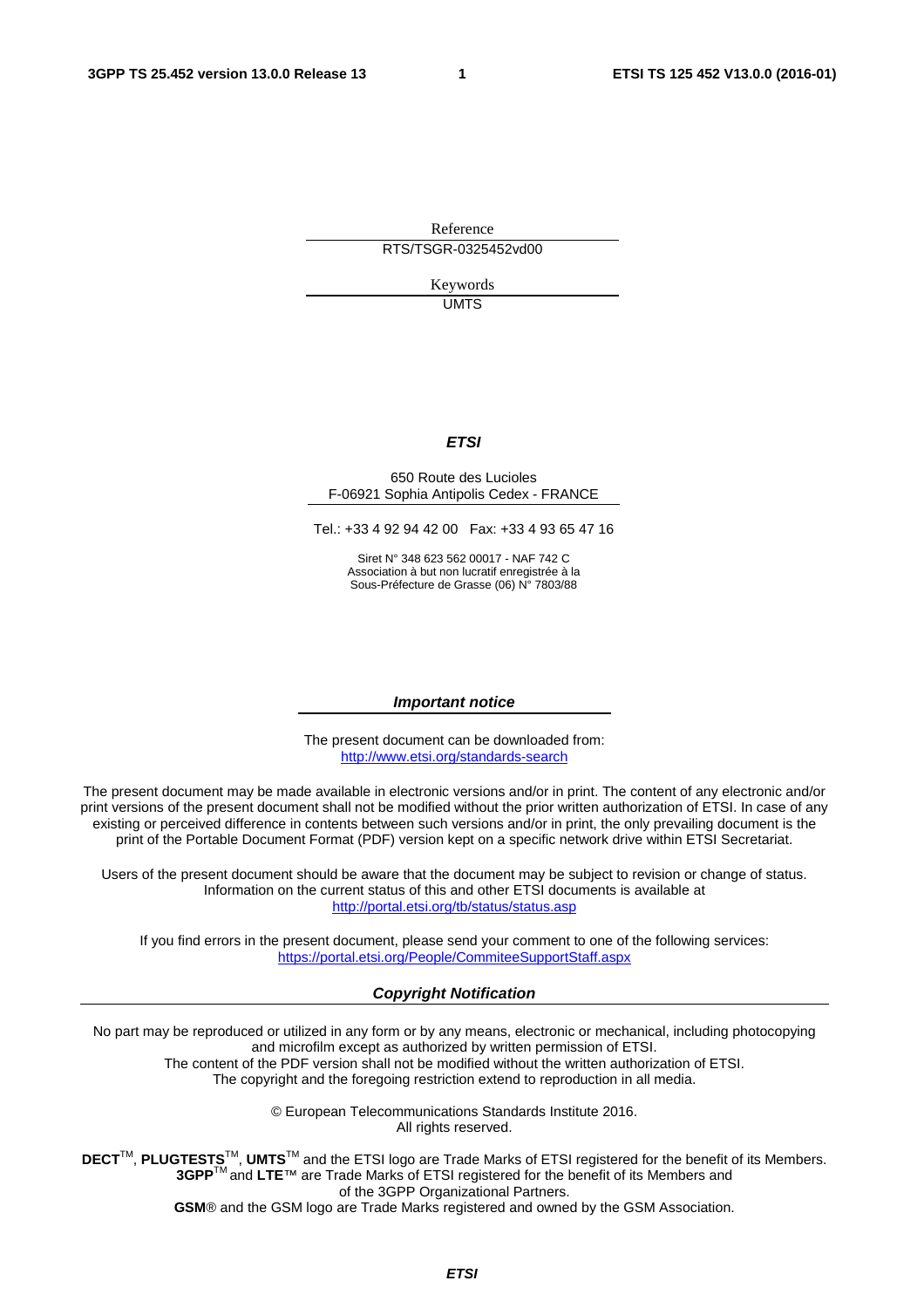### Intellectual Property Rights

IPRs essential or potentially essential to the present document may have been declared to ETSI. The information pertaining to these essential IPRs, if any, is publicly available for **ETSI members and non-members**, and can be found in ETSI SR 000 314: *"Intellectual Property Rights (IPRs); Essential, or potentially Essential, IPRs notified to ETSI in respect of ETSI standards"*, which is available from the ETSI Secretariat. Latest updates are available on the ETSI Web server [\(https://ipr.etsi.org/](https://ipr.etsi.org/)).

Pursuant to the ETSI IPR Policy, no investigation, including IPR searches, has been carried out by ETSI. No guarantee can be given as to the existence of other IPRs not referenced in ETSI SR 000 314 (or the updates on the ETSI Web server) which are, or may be, or may become, essential to the present document.

### Foreword

This Technical Specification (TS) has been produced by ETSI 3rd Generation Partnership Project (3GPP).

The present document may refer to technical specifications or reports using their 3GPP identities, UMTS identities or GSM identities. These should be interpreted as being references to the corresponding ETSI deliverables.

The cross reference between GSM, UMTS, 3GPP and ETSI identities can be found under [http://webapp.etsi.org/key/queryform.asp.](http://webapp.etsi.org/key/queryform.asp)

## Modal verbs terminology

In the present document "**shall**", "**shall not**", "**should**", "**should not**", "**may**", "**need not**", "**will**", "**will not**", "**can**" and "**cannot**" are to be interpreted as described in clause 3.2 of the [ETSI Drafting Rules](http://portal.etsi.org/Help/editHelp!/Howtostart/ETSIDraftingRules.aspx) (Verbal forms for the expression of provisions).

"**must**" and "**must not**" are **NOT** allowed in ETSI deliverables except when used in direct citation.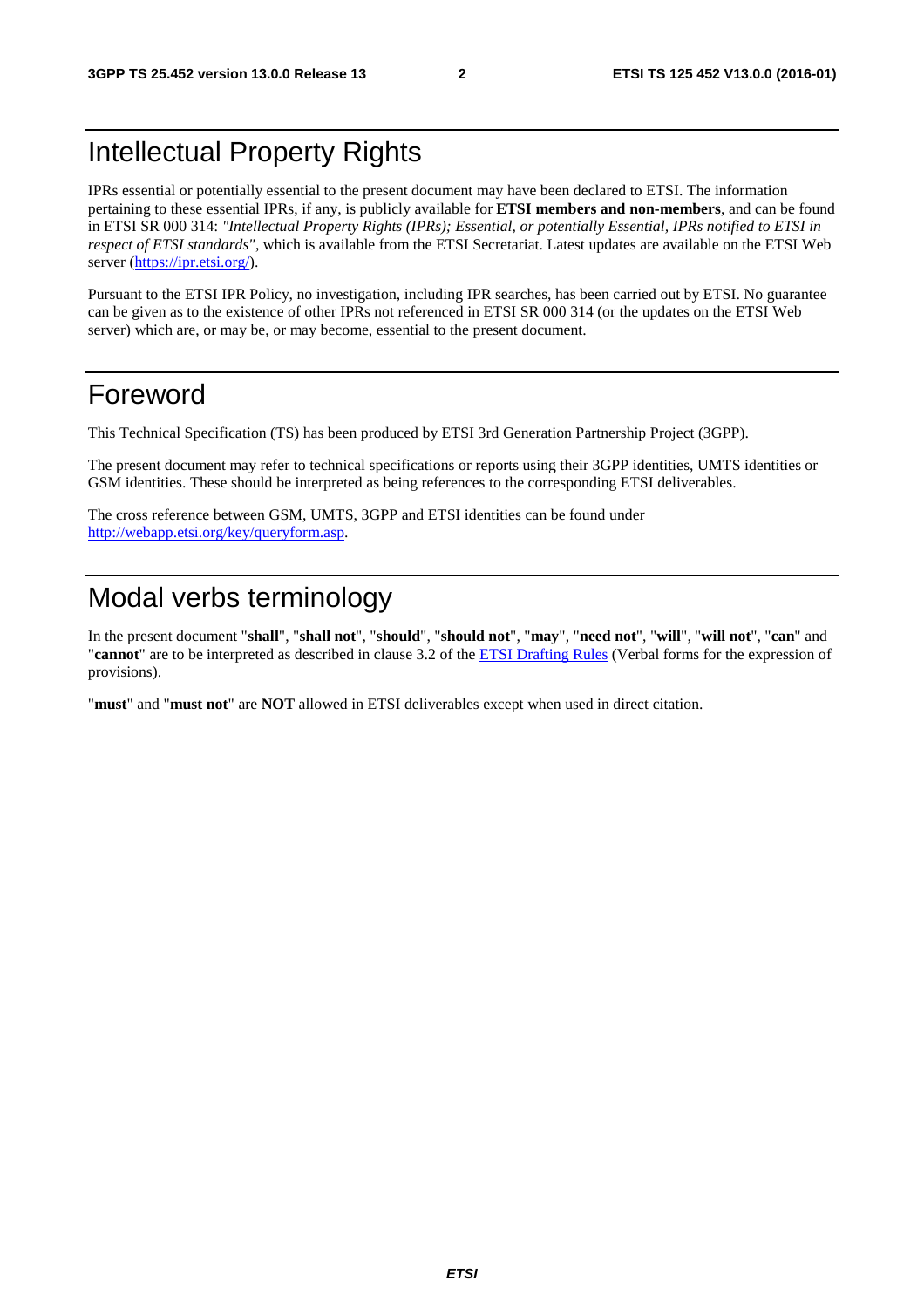$\mathbf{3}$ 

# Contents

| $\mathbf{1}$   |                               |  |  |  |
|----------------|-------------------------------|--|--|--|
| 2              |                               |  |  |  |
| $\mathfrak{Z}$ |                               |  |  |  |
| 3.1<br>3.2     |                               |  |  |  |
| $\overline{4}$ |                               |  |  |  |
| 4.1            |                               |  |  |  |
| 4.2            |                               |  |  |  |
| 4.3            |                               |  |  |  |
|                | <b>Annex A (informative):</b> |  |  |  |
|                |                               |  |  |  |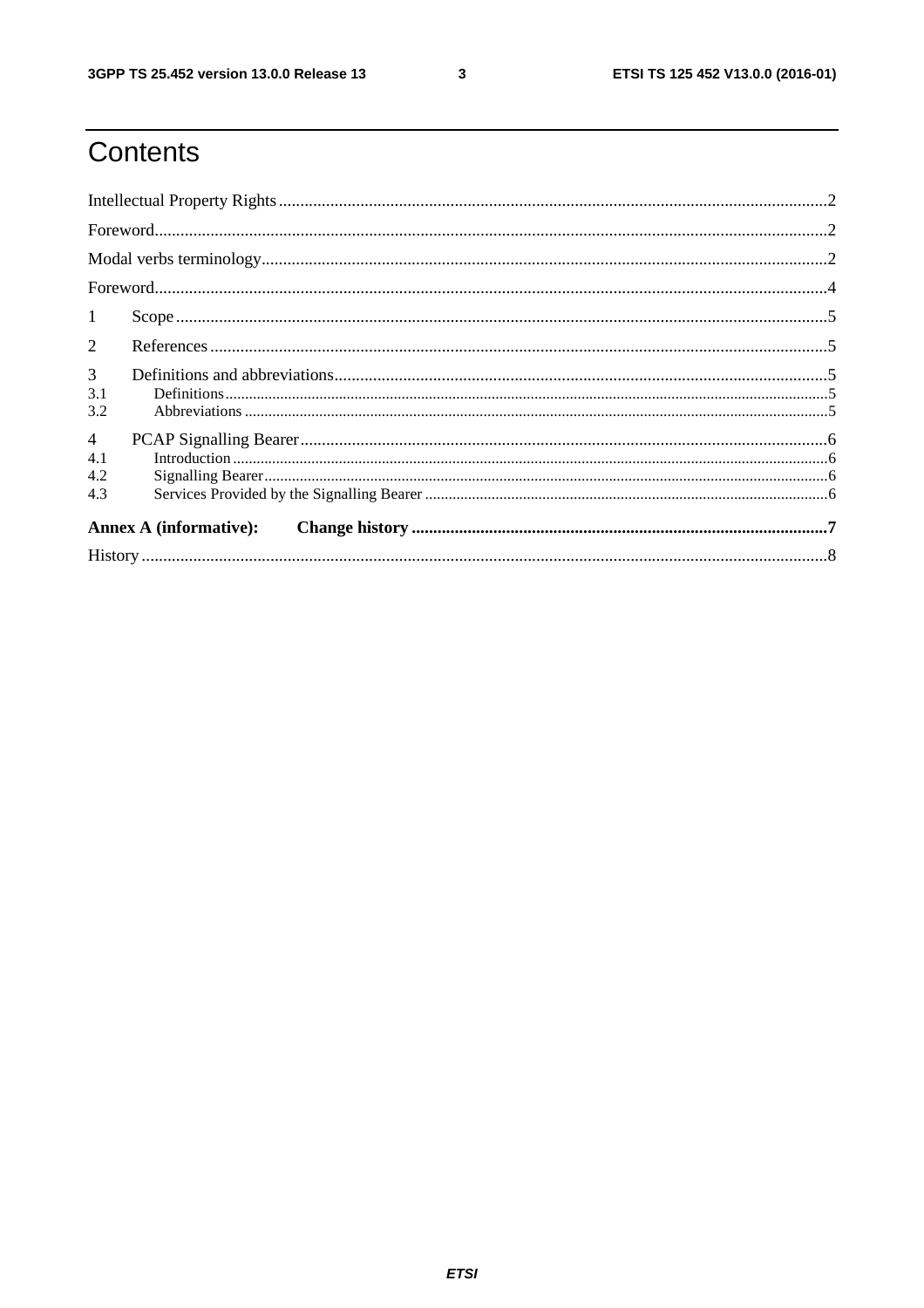### Foreword

This Technical Specification has been produced by the 3<sup>rd</sup> Generation Partnership Project (3GPP).

The contents of the present document are subject to continuing work within the TSG and may change following formal TSG approval. Should the TSG modify the contents of the present document, it will be re-released by the TSG with an identifying change of release date and an increase in version number as follows:

Version x.y.z

where:

- x the first digit:
	- 1 presented to TSG for information;
	- 2 presented to TSG for approval;
	- 3 or greater indicates TSG approved document under change control.
- y the second digit is incremented for all changes of substance, i.e. technical enhancements, corrections, updates, etc.
- z the third digit is incremented when editorial only changes have been incorporated in the document.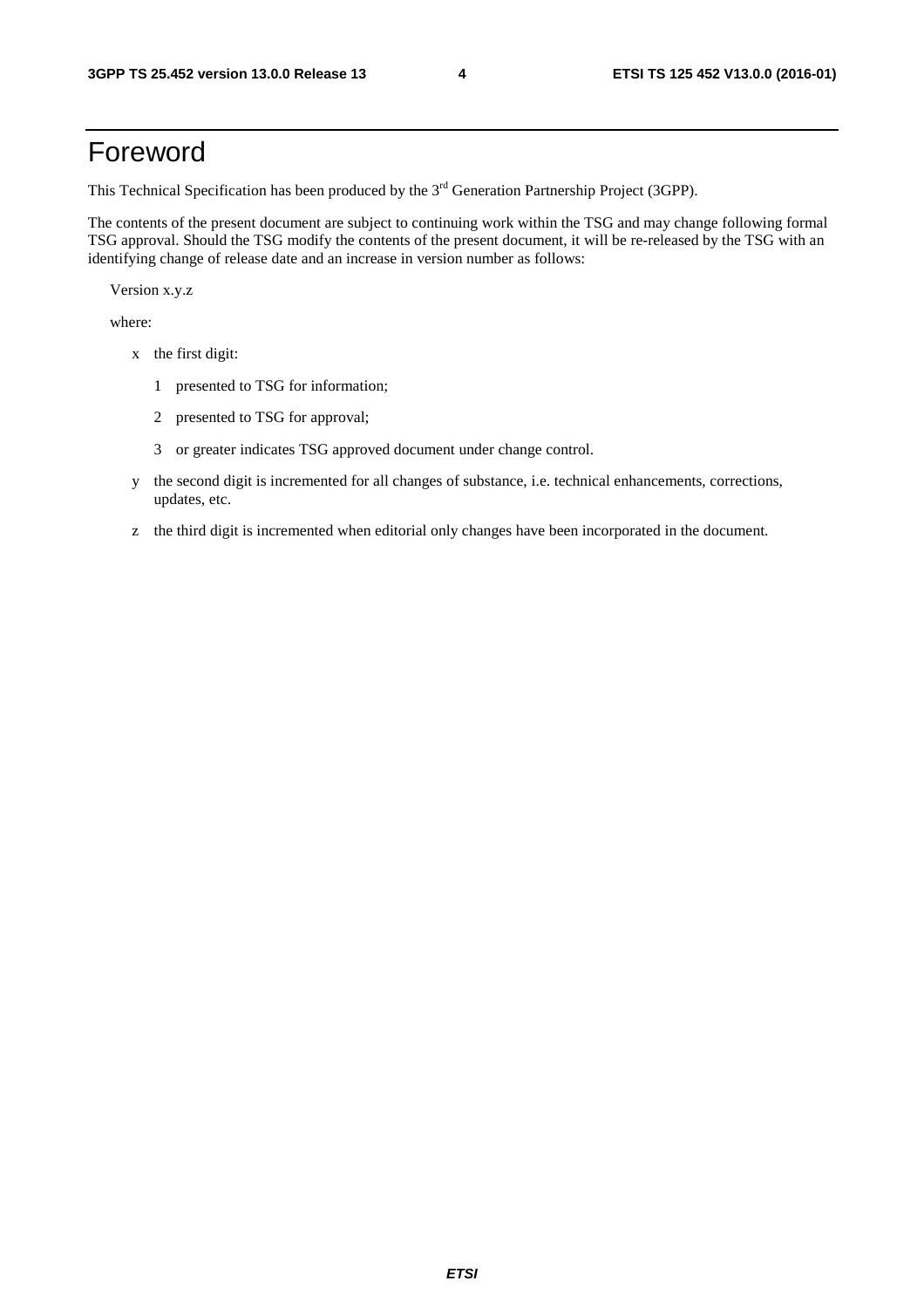#### 1 Scope

The present document specifies the signalling transport related to PCAP signalling to be used across the Iupc interface. The Iupc interface is a logical interface for the interconnection of Stand-Alone SMLC (SAS) and Radio Network Controller (RNC) components of the Universal Terrestrial Radio Access Network (UTRAN) for the UMTS system. The radio network control signalling between these nodes is based upon the Position Calculation Application Part (PCAP).

### 2 References

The following documents contain provisions which, through reference in this text, constitute provisions of the present document.

- References are either specific (identified by date of publication, edition number, version number, etc.) or non-specific.
- For a specific reference, subsequent revisions do not apply.
- For a non-specific reference, the latest version applies. In the case of a reference to a 3GPP document (including a GSM document), a non-specific reference implicitly refers to the latest version of that document *in the same Release as the present document*.
- [1] 3GPP TS 25.422: "UTRAN Iur Interface Signalling Transport".
- [2] ITU-T Recommendation Q.711 (1996-07): "Functional description of the signalling connection control part".
- [3] ITU-T Recommendation Q.712 (1996-07): "Definition and function of Signalling connection control part messages".
- [4] ITU-T Recommendation Q.713 (1996-07): "Signalling connection control part formats and codes".
- [5] ITU-T Recommendation Q.714 (1996-07): "Signalling connection control part procedures".
- [6] ITU-T Recommendation Q.715 (1996-07): "Signalling connection control part user guide".
- [7] ITU-T Recommendation Q.716 (1993-03): "Signalling Connection Control Part (SCCP) performance".
- [8] 3GPP TS 25.305: "Stage 2 functional specification of UE positioning in UTRAN"

### 3 Definitions and abbreviations

#### 3.1 Definitions

For the purposes of the present document, the following definition applies:

**Stand-Alone SMLC (SAS):** As defined in TS 25.305 [8].

#### 3.2 Abbreviations

For the purposes of the present document, the following abbreviations apply:

| <b>PCAP</b> | <b>Position Calculation Application Part</b> |
|-------------|----------------------------------------------|
| <b>SAP</b>  | Service Access Point                         |
| <b>SAS</b>  | Stand-Alone SMLC                             |
| <b>SCCP</b> | <b>Signalling Connection Control Part</b>    |
| SMLC        | Serving Mobile Location Centre               |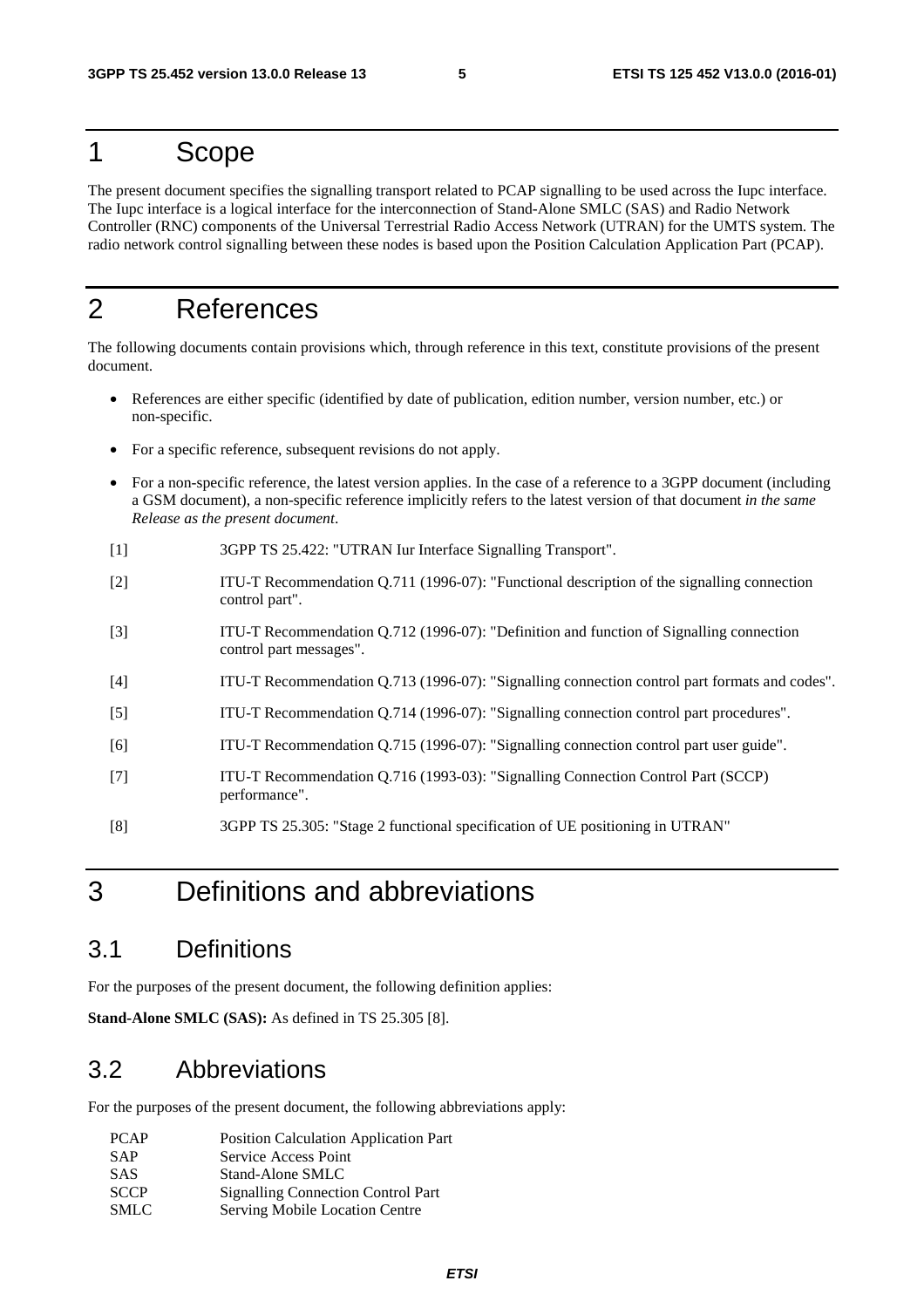| UE           | User Equipment                               |
|--------------|----------------------------------------------|
| <b>UMTS</b>  | Universal Mobile Telecommunication System    |
| <b>UTRAN</b> | <b>UMTS Terrestrial Radio Access Network</b> |

# 4 PCAP Signalling Bearer

#### 4.1 Introduction

This clause specifies the Signalling Bearer protocol stack that supports the PCAP signalling protocol.

The following requirements on the Signalling Bearer can be stated:

- provide reliable transfer of control plane signalling messages in both connectionless mode and connectionoriented mode;
- provide separate independent connections for distinguishing individual transactions;
- provide networking and routing functions;
- provide redundancy in the signalling network;
- provide load sharing.

#### 4.2 Signalling Bearer

The Iupc signalling bearer shall comply with the requirements of clause 5.2 in TS 25.422 [1].

#### 4.3 Services Provided by the Signalling Bearer

When considering the requirements that the upper layers, i.e. PCAP, have on the Signalling Bearer, there are a number of services it has to provide and a number of functions to perform. These numbers of services that the signalling bearer shall provide, to the upper layers, are stated in references ITU-T Rec. Q.711 [2], ITU-T Rec. Q.712 [3], ITU-T Rec. Q.713 [4], ITU-T Rec. Q.714 [5], ITU-T Rec. Q.715 [6], and ITU-T Rec. Q.716 [7].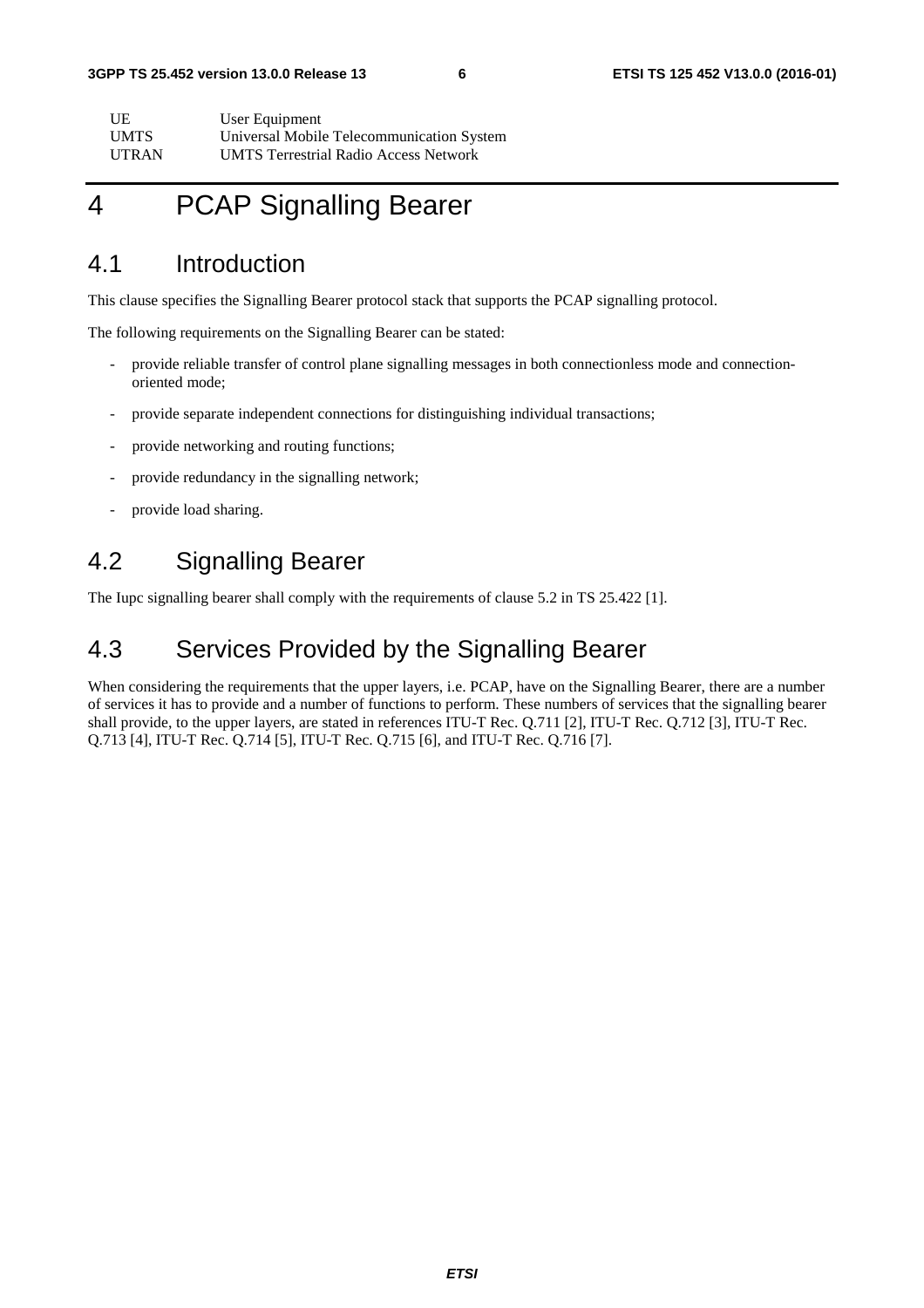# Annex A (informative): Change history

| Date /<br><b>TSG</b> | <b>TSG Doc.</b> | <b>CR</b> | <b>Rev Subject/Comment</b>                                 | <b>New</b> |
|----------------------|-----------------|-----------|------------------------------------------------------------|------------|
| 12/2008              |                 |           | Creation of Rel-8 version based on y7.1.0                  | 8.0.0      |
| 12/2009              |                 |           | Creation of Rel-9 version based on v8.0.0                  | 9.0.0      |
| <b>SP-49</b>         | SP-100629       |           | Clarification on the use of References (TS 21.801 CR#0030) | 9.0.1      |
| 03/2011              |                 |           | Creation of Rel-10 version based on v9.0.1                 | 10.0.0     |
| 52                   | RP-110685       | 0003      | References cleanup (25.452)                                | 10.1.0     |
| 09/2012              |                 |           | Update to Rel-11 version (MCC)                             | 11.0.0     |
| 09/2014              |                 |           | Update to Rel-12 version (MCC)                             | 12.0.0     |
| 12/2015              |                 |           | Update to Rel-13 version (MCC)                             | 13.0.0     |